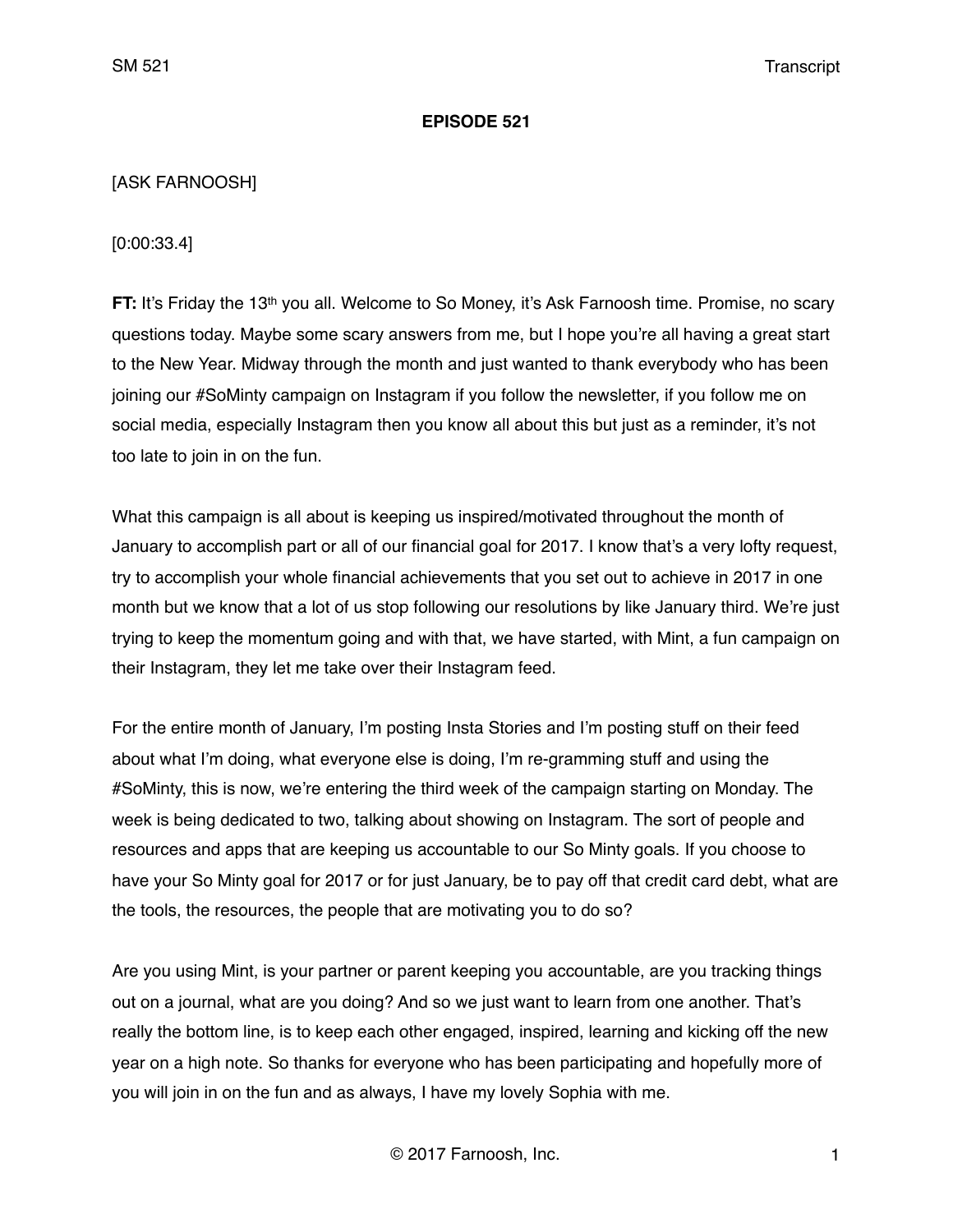Sophia, welcome to the show.

[0:02:46.6]

**SY:** Thank you.

[0:02:48.2]

**FT:** I wanted to do a little humble brag. I do this from time to time because it keeps my spirits up. You know we've been over 500 episodes and occasionally I'm wondering how we're going to do the next 500. It's just one of those things where you can't believe you've gotten so far, how the heck are we going to keep it going, keep it interesting, keep it interesting for the listeners but also for ourselves?

I was on iTunes reading reviews as I do from time to time. I love reading your reviews, even the bad ones. I don't get too many bad ones, thankfully, but even the ones that have like the four star reviews out of five do leave some pretty important reflections and advice and we take many to heart and to practice.

On January  $2<sup>nd</sup>$ , we got a five star review from a lovely person who goes by the name of DFitzpatrick. I just want to say thank you so much to this person who wrote in and giving me really the motivation to keep it going. She writes: "Absolutely addicted and I'm stunned, never in a million years would have I guessed I'd be so addicted to a financial podcast." She said she hears our theme music in her sleep.

[0:04:03.2]

**SY:** That's amazing.

[0:04:05.2]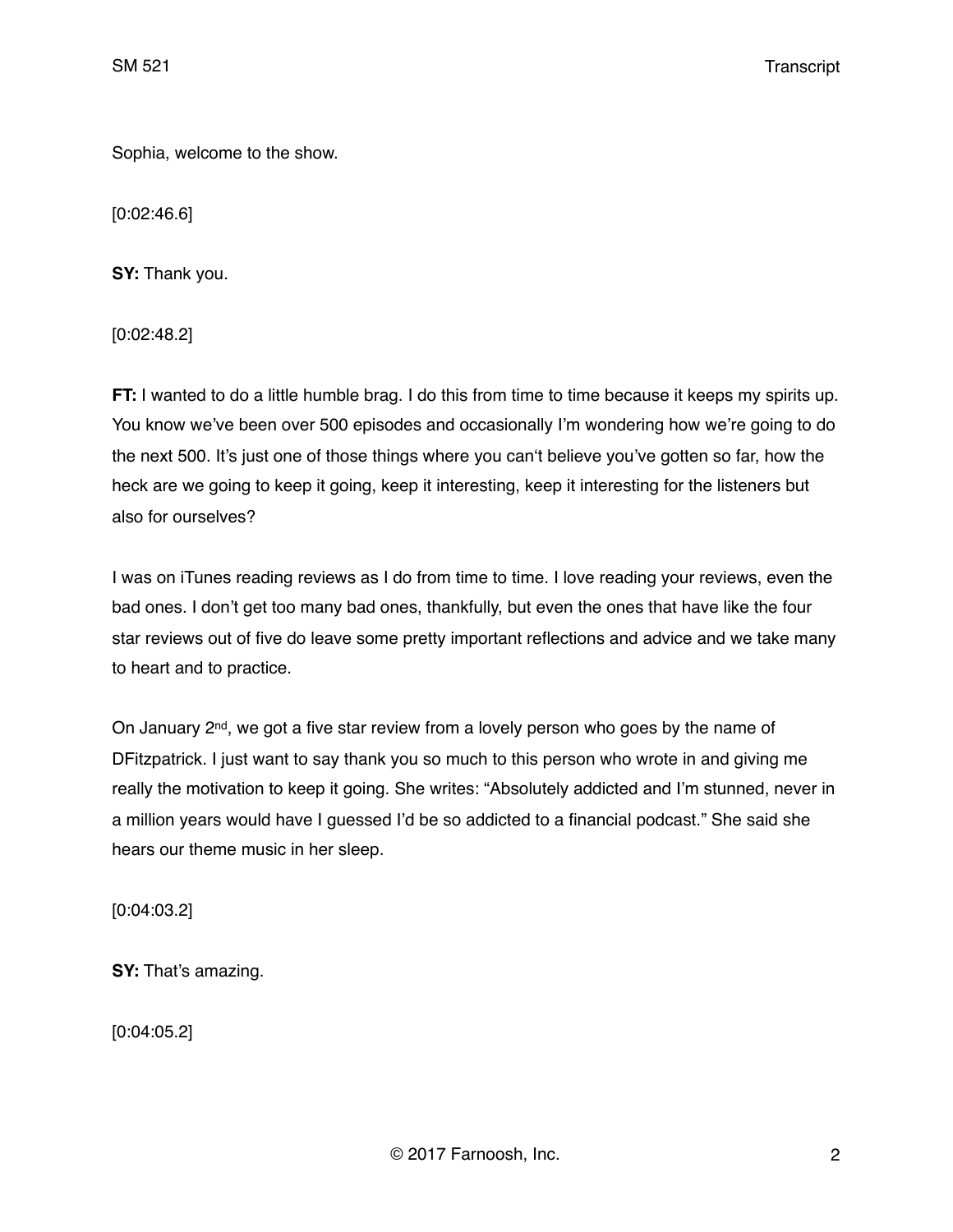**FT:** Yeah right? I'm never changing that song, and she hoards episodes for her long runs. She says that I make money, and the accumulation of it, incredibly interesting and fun. This reviewer, Dfitzpatrick, works and broadcasting and is constantly impressed at how Farnoosh challenges her listeners in a conversational way to expect more of themselves and their finances.

Actually, I love that she brought this up because do you remember Kimra Luna, one of our lovely guest from the early days? Kimra was/is a serial entrepreneur, mom of three who went from literally living off of food stamps to within a year's time making a million dollars in revenue selling an online course.

Obviously had to have her on the show. She also is very dynamic, cool, spunky chick, she's got like blue hair, her dream was to always be a rock star and truly she is in many measures. Once we started talking, I realized that she has completely relinquished control and oversight of her finances to her husband who I'm sure is a lovely person.

Her excuse was, "Well I just don't like doing it, I don't like tracking the numbers. I'd rather just earn the money," and I was like, "Girlfriend, reality check, okay?" Remember that? People came and wrote in and were like thank you for saying something because it's important. I think that it's one thing to be good at making money but you have to also be in control of it and have an awareness of where that money is going and she was saying, "Oh, I'll ask my husband for money and he gives it to me from our bank account."

I was like, you're undermining yourself right? Because I think sometimes we underestimate our ability to have the capacity to actually take control of our finances, you can do it, it's not rocket science and this BS that you're scared of it or you're not good at it, it's just a silly story you've been telling yourself. Get over it because the sooner you do, the better your life will become and again, I hope her husband, I trust he's a great person and he's not going to run away. But guess what, giving someone else the full reins, the keys to your financial wealth, even though you're married, that's one thing but like you know, I've heard too many crazy stories to not at least speak my truth.

I guess this reviewer of list of that episode and or others that were I kind of called my guest out on their shenanigans and so I appreciate that she appreciates that because, you know, it's my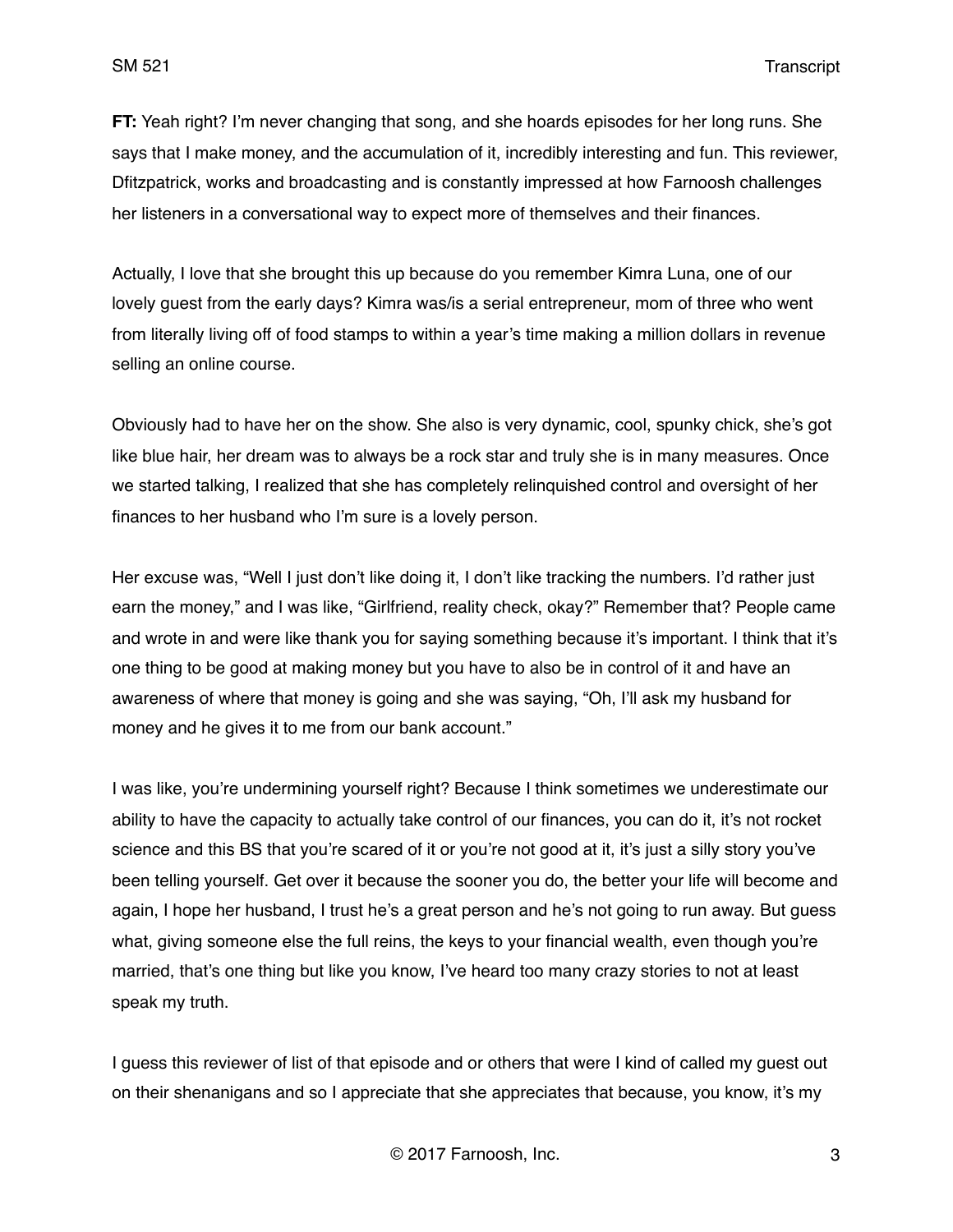personality to do that. I guess that's why people either love the show or they don't listen but it is what it is folks. Thank you so much to you DFitzpatrick.

She goes on to say that she hopes that I will stick around for 500 more episodes. Sophia, we owe it to her. If no one else, to keep it going for another 500. We will. I think we have a lot of great content to look forward to this year in particular because it's going to be a very interesting year, politically, economically, socially and all of that of course is going to feed in to how we feel and act with our money. So stay tuned, lots more in store for all of you.

Let's get to it. Let's get to our questions Sophia but wait a minute, let's do this, I forgot. The last thing before we get to the questions. So Money moment of 2017. Have you had one yet?

## [0:07:29.3]

**SY:** I have not specifically, but I do have a goal that I'm setting forth for myself this year, which is I've never started a vacation fund so I'm going to go ahead and I'm signing myself up. I've made its own bucket, I've taken some of the advice that we've gotten from some of our guest in the past, and I'm starting to create different buckets and creating different savings full so I've always had "I'm accumulating money to contribute to my IRA for this year", things like that but so now I want to start a vacation fund.

That's my goal for 2017 and I've opened one up, I'm starting that. So I guess that's kind of my So Money moment but also kind of at the same time my So Minty goal.

[0:08:09.4]

**FT:** Yes, I like it, better show that on Instagram, okay?

[0:08:12.1]

**SY:** I will.

[0:08:13.2]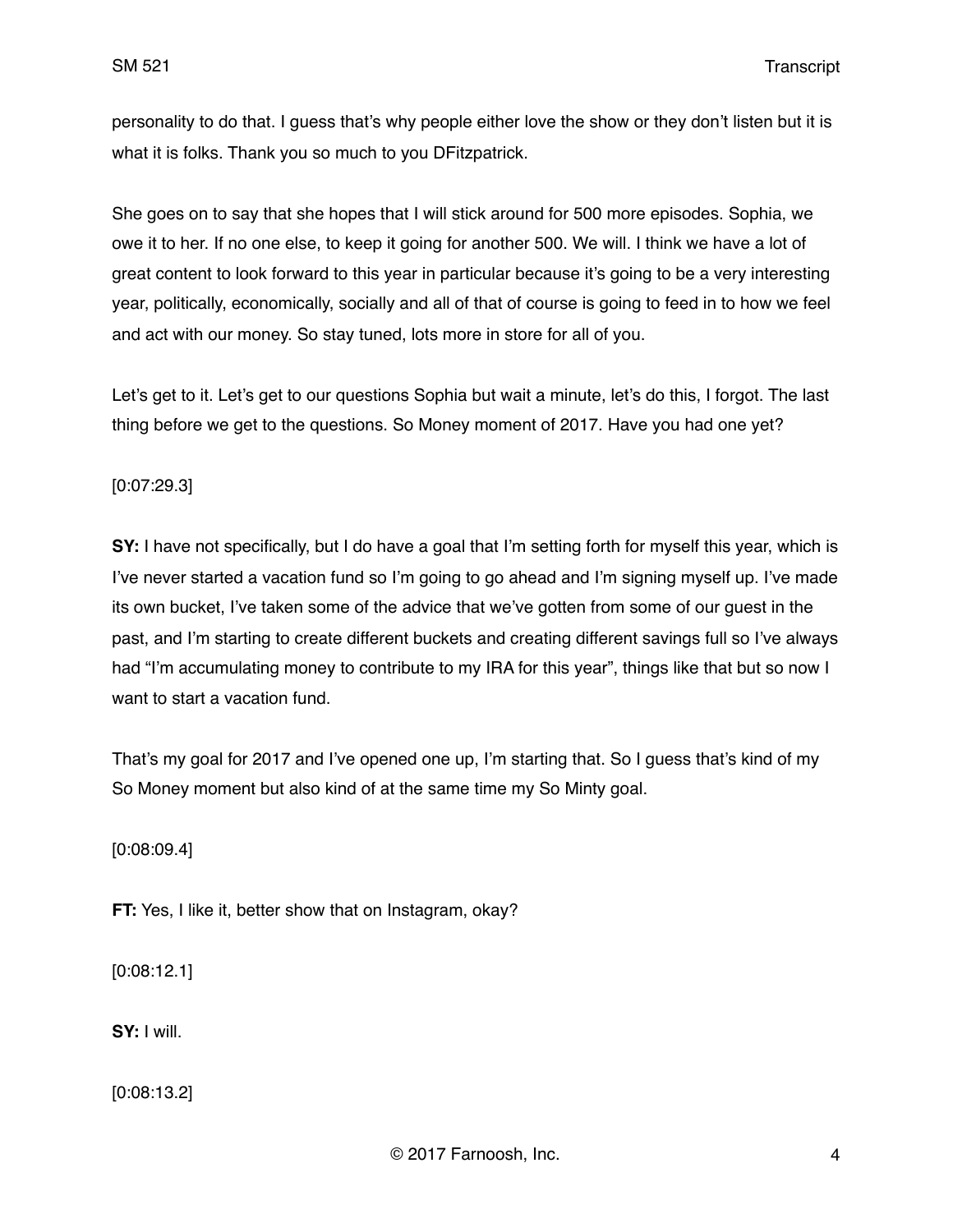SM 521 Transcript

**FT:** Okay, I love that. You know, I think it's great that you've been, it sounds like you've been very responsible with your money from what I've heard. It's nice to know that you're also looking to intentionally enjoy your money because that is also why we work so hard. I look forward to hearing your vacation plans, just make sure you put in the time. Let me know ahead of time before you leave town.

[0:08:35.2]

**SY:** Don't worry, you'll know. But what's yours?

[0:08:37.9]

**FT:** Cool. For me, I have two things I need to do this month and one is do a 529 for the next baby, which is pretty boring but important and the other is that, I was watching the Today Show the other day while I was back stage of the Today Show. You were with me, we were on the today's show, I was, Sophia was behind the cameras on January 2<sup>nd</sup>, we had a segment on best things to buy in January.

Previous to that segment was Jean Chatsky's segment, you know Jean Chatsky is the financial editor of the Today's show, she's been on the show, she was my first boss. She was talking about retirement and one of the benchmark that she said is important to hit is like, you know, generally speaking, now don't hold her to this but this is kind of generally a good rule of thumb, by the time you reach 40, you should have three times your salary saved in a retirement account.

So I looked at myself, I'm not 40 yet, I have three and a half more years to go, in change. I'm not really on track to hit that perfectly. SoI want to just because I heard that and I go, "I want to at least do that." In the effort to get to that goal, I want to start automatically putting aside some money and on top of what I'm already contributing in my case a SEP IRA because I own a business but also to my online platform, I invest with Charles Schwab, they have an online platform there.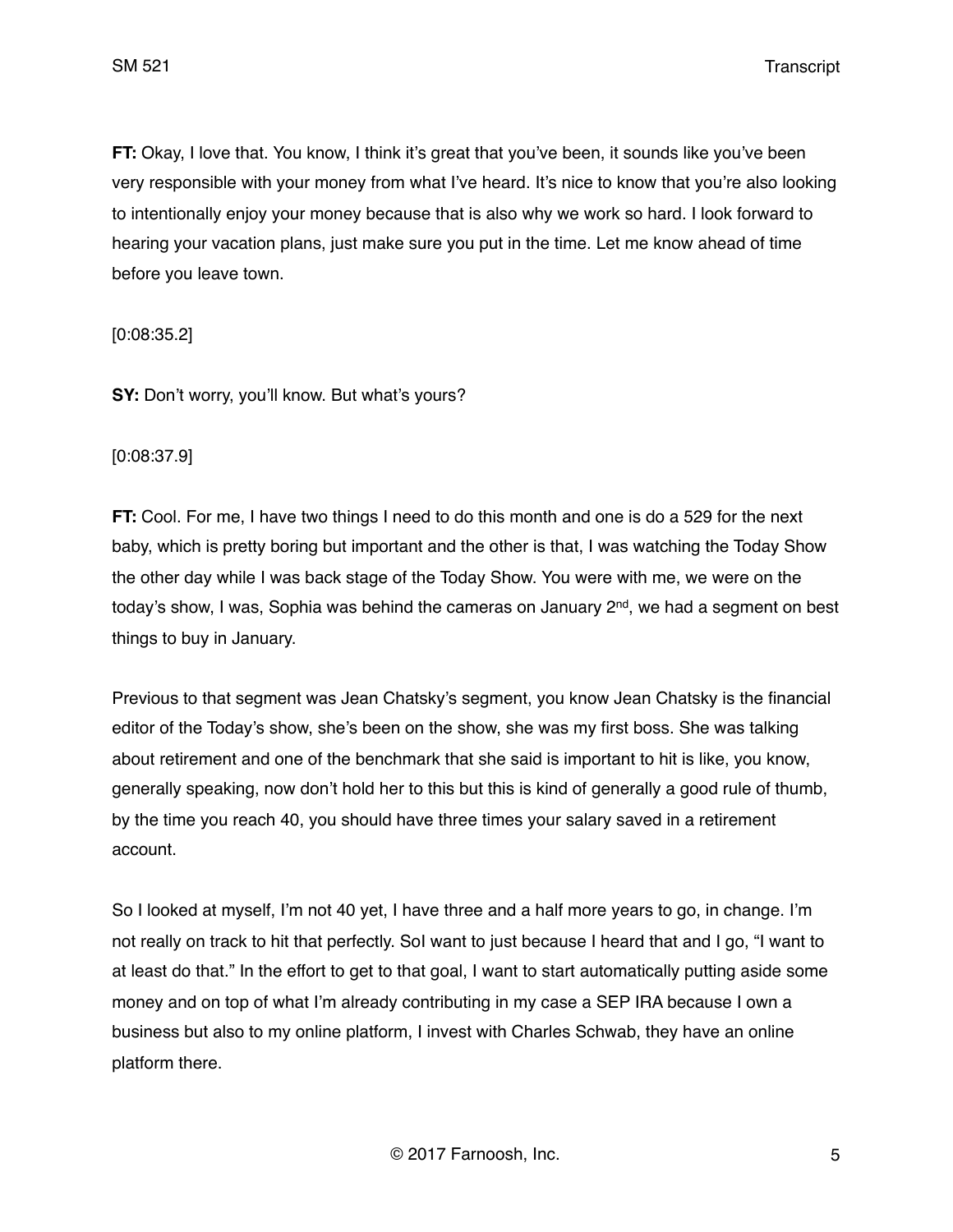You know, as much as I can to reach and basically fill that gap to get to 40 with three times my income saved. Then maybe I'll buy something nice when I get there. I don't know, it's a long term goal but I figured I have the money, just consciously set it aside, take my own advice, and be done with it.

All right, so, questions. We have many, we usually do about five every episode and we have one here, let me just pull it up. Nick, right? He's got an emergency fund?

#### [0:10:38.0]

**SY:** Yeah, so he's been building up his emergency fund and he's really happy with all of the progress that he's making but he's also considering a two month lead from work. He wants to go on and tackle some side projects because ultimately he wants to get a new job that he might enjoy more.

He wants to know if he should have his separate savings fund other than his emergency fund for this goal or if can keep that money in the same account?

## [0:11:07.4]

**FT:** Well Nick, timely question because I was just working on an Oprah article about how to responsibly leave your job without another one lined up. That's coming out, I believe it was the march or April issue, do you remember which one?

#### [0:11:22.0]

**SY:** I think it's the April issue.

## [0:11:23.9]

**FT:** April. Not going to make you wait for that issue to come out Nick, but basically your situation really is similar to the one that I was focusing on for that article. What advice to give those of us who want to leave work, that we're unhappy for whatever reason or we want to get out and

© 2017 Farnoosh, Inc. 6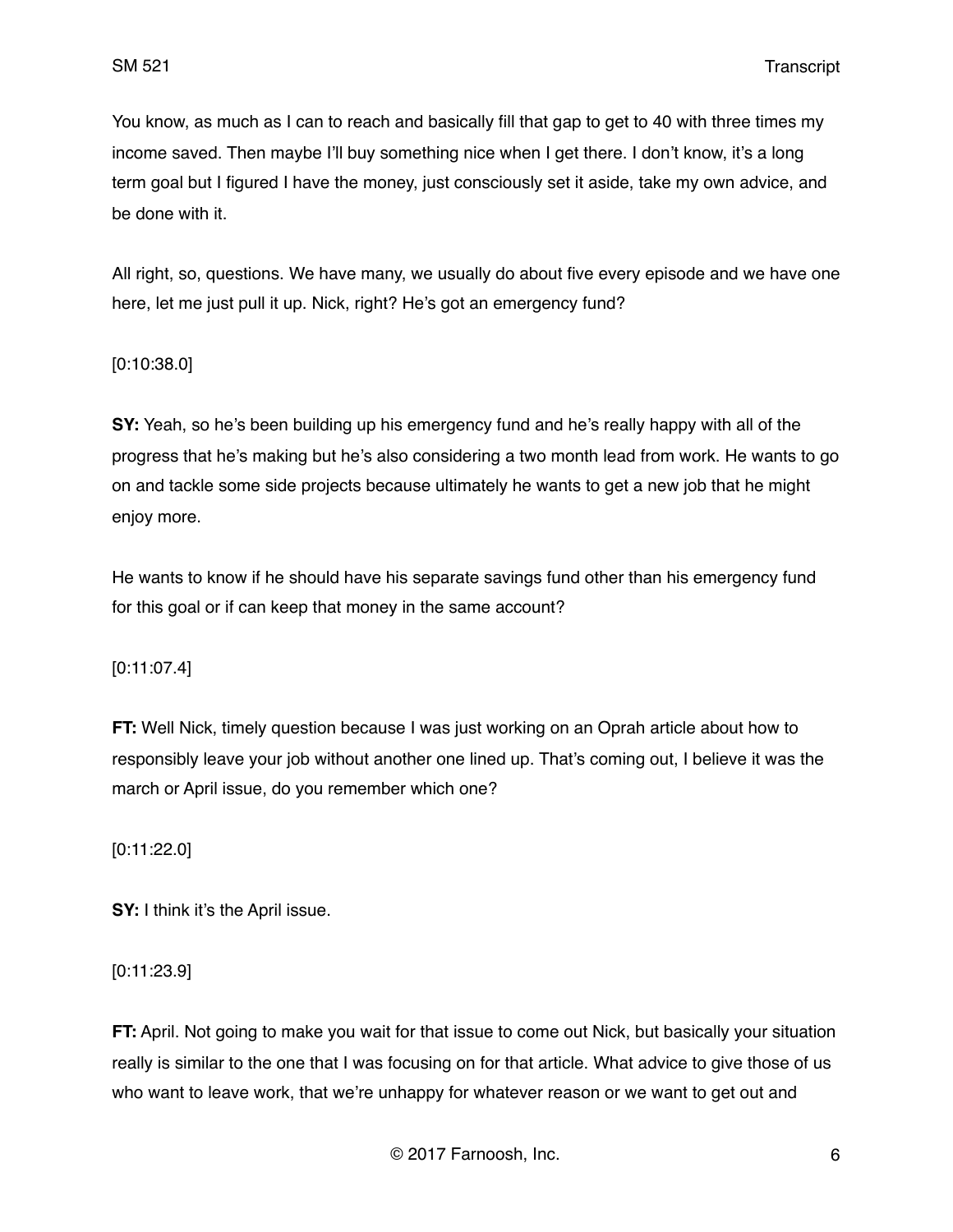move on and you know, they always say it's better to leave a job when you have one lined up but many of us are just saying, you know what? I'm quitting and now with the freelance economy and maybe some savings I can piece it together and make it work and find another job quickly. If you are young and not an expensive hire, that could be your case.

So I don't know how old Nick is, I don't know what industry he's in, how competitive the job market is, how quickly he could find the job but one of the things, Nick, that I did discover in doing the research for this article is that when people leave a job, whether voluntarily or they get laid off, it takes right now an average six to seven months to find your next gig full-time, full income replacement.

Now, that doesn't mean that in the meantime, you can't find other work that's freelance, that's here and there, income coming in. So what I would say Nick is that, it's important to have a cushion of some sort. At least I would say at least six months before calling it quits because that may be realistically the length of time it takes for you to find another job that pays you enough to keep the lights on and then some.

Whether or not you need to create a separate account for this, not necessary, however, if you're the kind of person that's motivated visually by seeing money specifically for a certain goal or journey set aside, then do that. If that can help you then by all means do that. But at the end of the day, it's important that you have the money and it's there and that you trust yourself not to use it frivolously, that it's really there to help pay for the needs that you need to cover during this time off.

I would really strongly encourage you to find ways to bring in some additional income if possible. Even if it's not consistent. Just something to do, not only will that help to add to that cushion, that financial stability that you'll need during this time off, but also if it's relevant work, the next step that you want to take, that will only help you, kind of steer you in the right path, make the connections that you need to make and continue to be relevant in the industry that you want to work in.

So, love that you're taking this initiative because I think many of us are burnt out at work and we wait and wait until we're just maybe find that next job that we're not totally in love with but hey,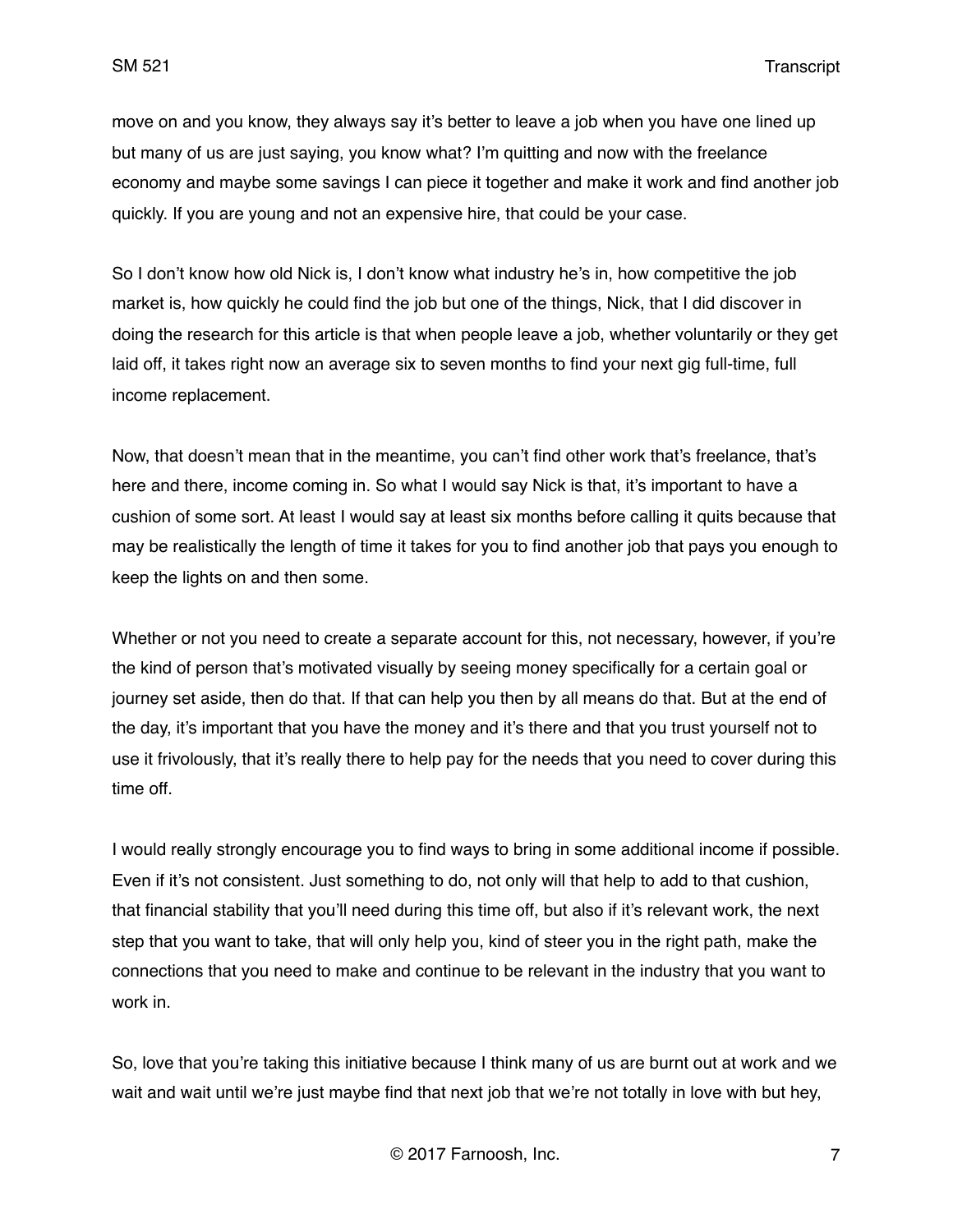it's better than what we've got now so we take it. It's very brave and bold of you to do this and I would say that if you can do it financially, if you can make it work, you're never going to know you have "enough" to make the leap but it's better to have something than nothing. It's better to have a plan than no plan during your time off. So, congrats Nick, let us know how things go. I'd be curious to hear how your time off goes and what it leads to. I I've heard a lot of success stories so I wish the same for you.

All right, good question, we have a question now from Desiree, she's looking to  $-$  she's got a housing question.

## [0:14:43.9]

**SY:** Yeah, so it will be two years next month since she and her husband declared bankruptcy and they currently are living in one of their friend's homes and their friends would like to sell them the property, but she knows that with their bankruptcy, it's brought down their credit score and they also still have about \$25,000 in combined student loan, credit card, and medical debt. They want to know what is the appropriate amount of time to let pass before applying for a home loan after bankruptcy and if they should apply for the loan while they still have this other debt?

#### [0:15:18.0]

**FT:** Well, this is a technical question and also I think maybe an emotional question. Technically speaking, Desiree, a bankruptcy does negatively impact your credit report and your credit score for several years. It stays on your credit report for at least seven years and so when you go to apply for that mortgage, assuming you're going to have a mortgage to buy your friend's home, the banks will see that you have this bankruptcy in your past.

Now, they're also going to look at your credit score, which will also be right now probably rehabilitating. Look at your credit score, is it in the high 600's, in the 700's where it really should be to get you to qualify for good, strong, interest rates, low interest rates right now so that you can make this housing payment affordably? If it's not where it needs to be, really then I think you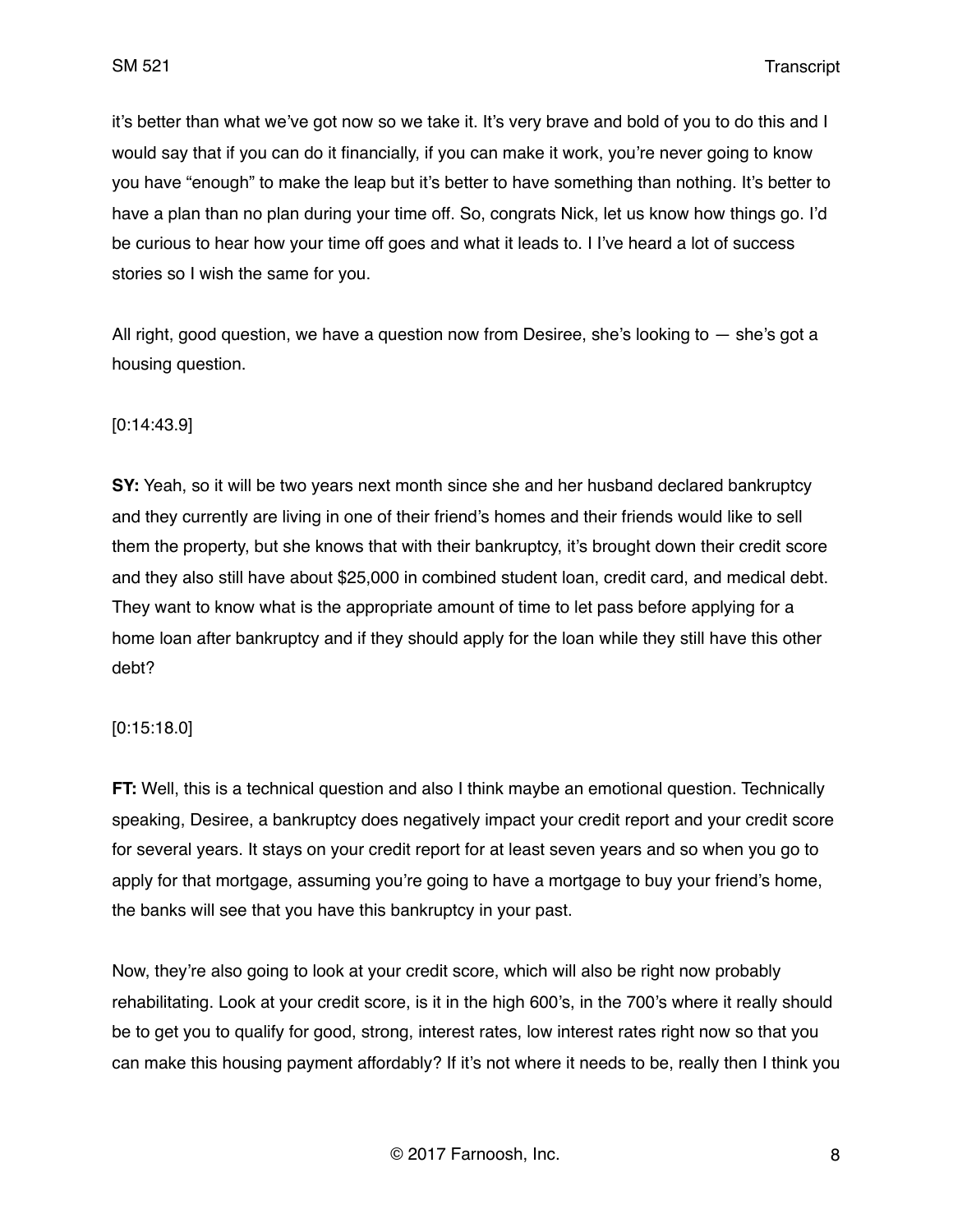need to let more time pass. Technically, mathematically speaking, that's one way to answer the question.

But the other part of the question I think is do you have the psychological capacity to take this on? Looks like you still have a lot on your plate, you have \$25,000 in student loan debt, credit card debt, medical debt, you're still maybe reeling from the bankruptcy a little bit. So I think maybe taking on a house that you own could be just another stress that you don't need right now. The good news is that you have a home that you're in, that you can afford, that is allowing you hopefully to recover from the bankruptcy, pay off the debt, live a little bit more frugally.

It doesn't mean that in the mean time you can't be saving for this home right? You can't be saving up for the down payment, you can't be increasing your credit score. So I would say, combine, you know, knowing what we know about the realities of what a bankruptcy will look like on your credit report, how that impacts your credit score, the reality that you have also, more debt to deal with, and the fact that you need time to heal a little bit emotionally from the wounds of this bankruptcy that have maybe left you feeling overwhelmed and stressed.

So I would just say, don't rush into things. If your friends would like to sell you their home and they're not in a rush, see if they'll be willing to work out maybe a rent to own situation where you pay the rent and then a percentage of that might go into a down payment for the future and that you could use to then later purchase the home. Or that they'll just wait it out and continue to have you rent and then in a couple of years, revisit the whole purchasing prospect.

Because at that point, you're going to have to involve a bank, they're not going to be so considerate, they're going to want to just see that you have strong credit, not a lot of debt, good income, good savings, and you want to be able to buy this house knowing that it's not going to be a financial burden, right? Remember, owning a home is not just the mortgage. It's the maintenance, it's the taxes, it's all that other — it's the insurance. So just be aware of all of that and I think that if I were you, I wouldn't rush into this. Not to say that it can't ever happen but definitely you can work towards it in the meantime but definitely not something that you want to rush in to.

All right, I hope that wasn't a downer.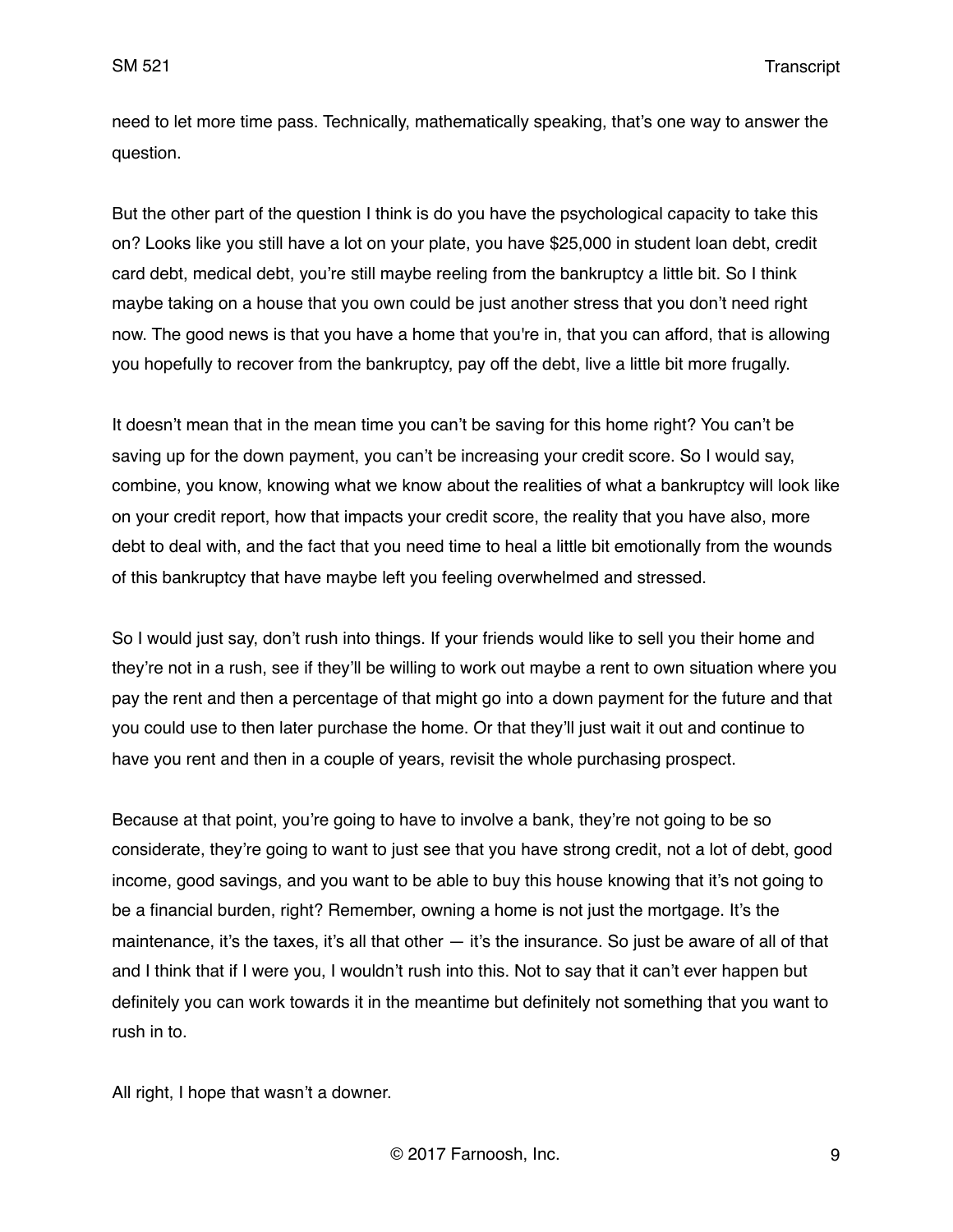SM 521 Transcript

## [0:18:36.5]

**SY:** Sometimes I think, like you had mentioned, you really have to see how much the debt really affects you but also you want to make sure that you're not stretching yourself too thin and that if something happens to the home you're able to afford any repairs and things like that. I think that's great advice

Our next question is about umbrella insurance policies and it comes from Mary and she wants to know what your thoughts on them are, because recently she was advised by her wealth manager to purchase one and it would be about \$30 a month for a \$1 million dollar policy.

## [0:19:12.5]

**FT:** Well, I have umbrella insurance. It's something that my financial adviser at the time recommended I get. She just thought that with being that I'm someone who is in the public eye that if in the event that someone crashed into me or I crash into them or they slip and fall on my house that their lawyers would come after me with the big kahunas, you know? With the big guns because, "Well, it's Farnoosh and you know, she's probably loaded." No I'm not.

There's sometimes a perception if you own a business, if you're in the public eye, if you are well off that you are a target sometimes for lawsuits. Sometimes frivolous lawsuits, but lawsuits nonetheless that will tie you up and your finances. Umbrella insurance policy is basically extra liability insurance that helps to protect you from claims and lawsuits in the future. Again, it's extra coverage so it's above and beyond the limits of your homeowner's insurance policy, your car policy, your whatever other policies you have.

You have to purchase this sometimes outside of your existing home insurer or car insurer. There are other private insurers that offer this. I think that if it's just \$30 a month and it gives you peace of mind, Mary, and that's a one million dollar policy, why not? Better to be safe than sorry and here is a fun fact I just thought it was interesting, and I've been telling you this Sophia for some time now because I just think it's interesting.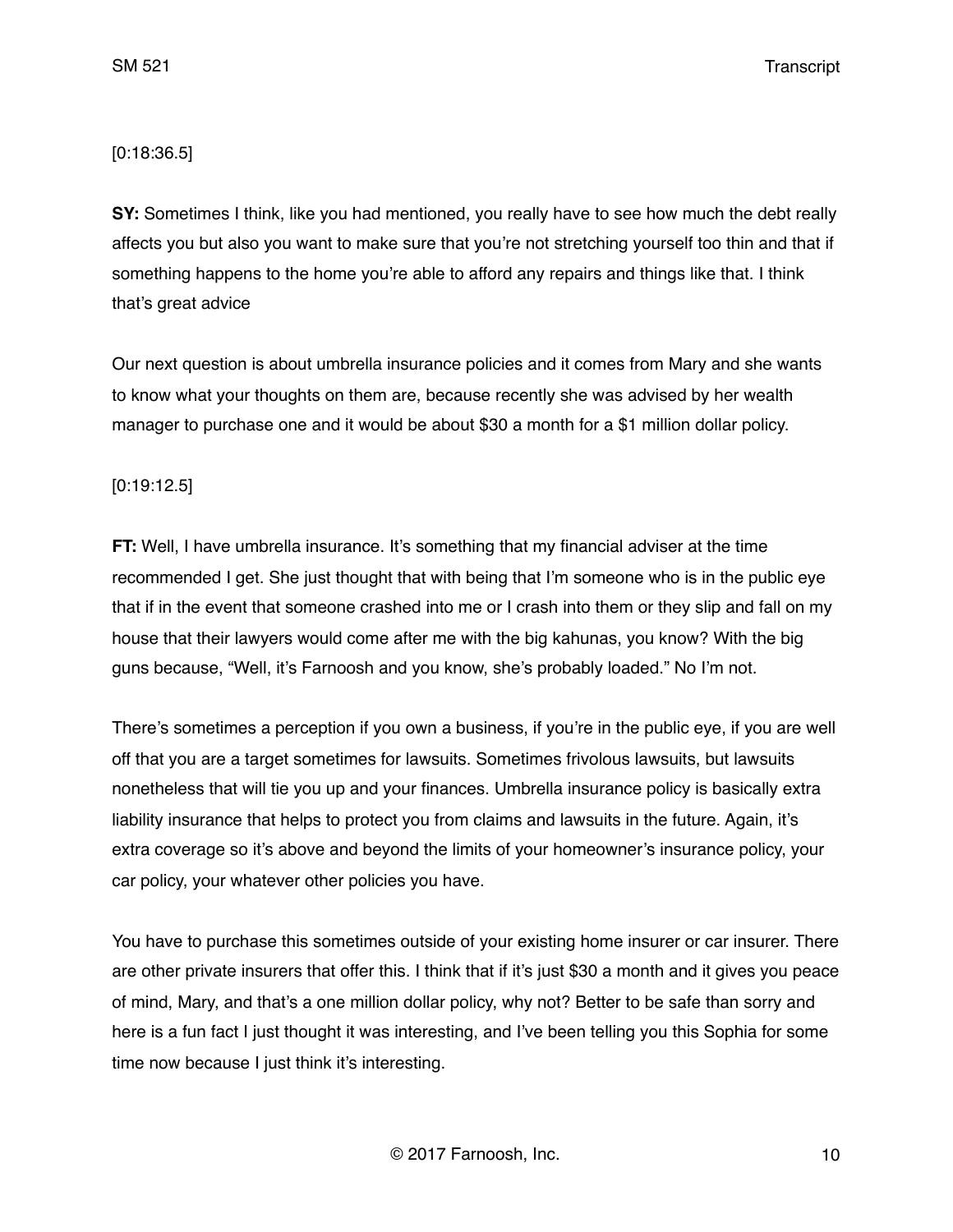So president Bill Clinton, back when he was dealing with the whole Monica Lewinski trial. He had just this compounding legal costs but the Wall Street Journal had reported that basically, he had paid for a portion of his legal litigation expenses thanks to his umbrella insurance. So umbrella insurance can be very encompassing, I guess, is the moral of the story and if you have it, it's \$30 bucks a month, it could be very much something that comes to the rescue in the future.

Just be clear on what it will cover, that's all I would say. So while in this case with Bill Clinton, it was very expensive. For \$30 a month for one million dollar policy Mary, what actually would this help you, what worse case scenarios? Is it if someone slips and falls in your house and files a \$10 million dollar lawsuit against you? Is it and/or getting in a car accident and that driver that you hit, the fender comes after you for millions of dollars. What are all the situations? I would just want to know before signing up.

All right, Shayna has job offers. We like to hear that, happy new year Shayna.

## [0:21:59.7]

**SY:** Yeah, she has two competitive federal job offers and one is full time where she would be earning about as much money as she currently makes and then the other is a term position with the minimum of one year and a maximum of four years at a higher salary of about \$10,000 more per year. She wants to know if you have any advice on negotiating federal salaries or what she should do?

## [0:22:25.3]

**FT:** Okie dokie. It's really hard to negotiate federal job salaries, from what I understand. I've never had a federal job, but we've had some guest on the show that have federal jobs and it sounds like basically every year you get a predetermined, or relatively consistent raise bump and it isn't until maybe you get a masters or a higher degree or additional education or promotion that you would get a more substantial raise.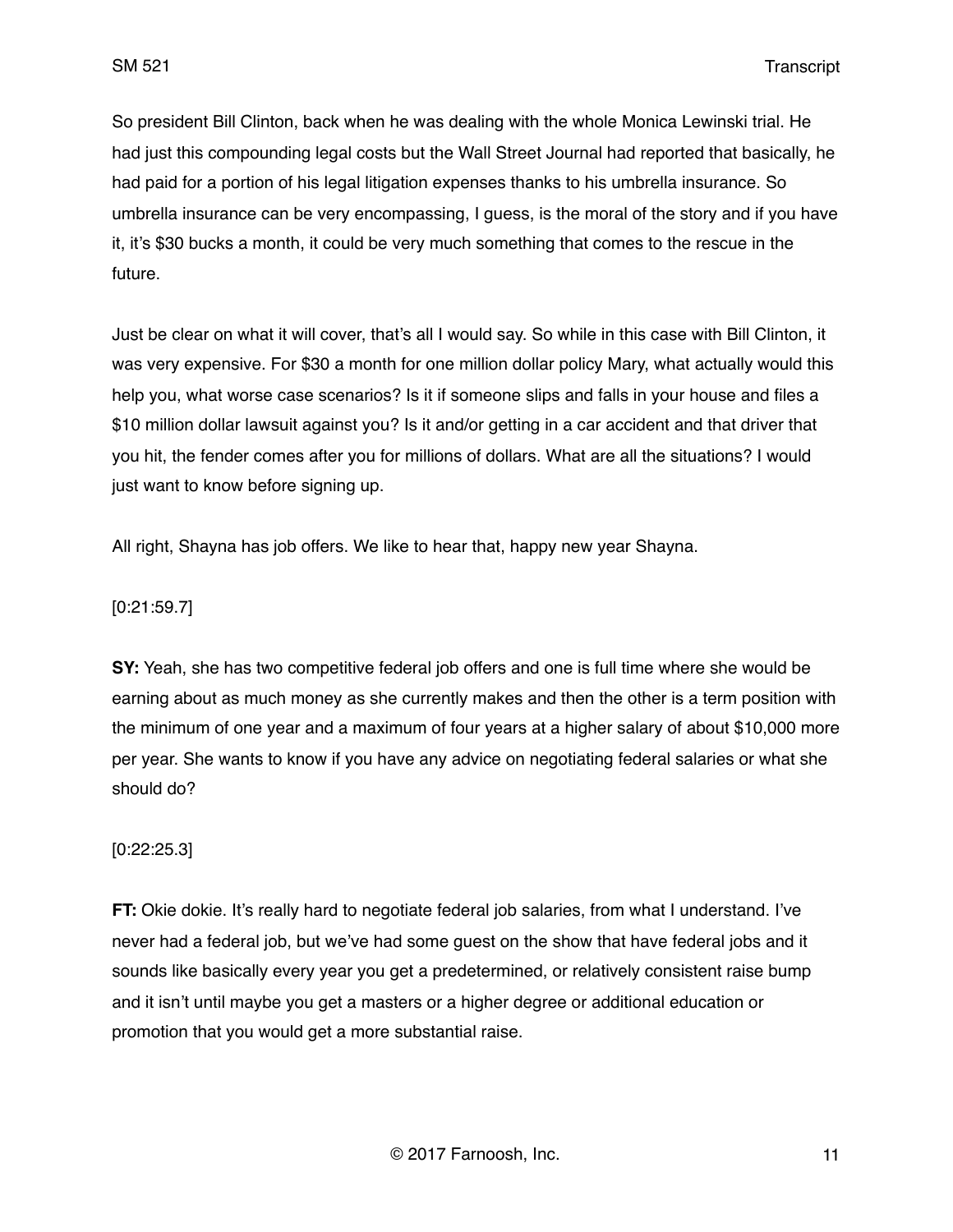In her case, I think the real things that she needs to compare, as far as which job offer to take, is not just necessarily the salary but also what other perks might be involved in the job. What are the hours, what's the flexibility, could she work from home? How much vacation does she get? So really do, not just a salary to salary comparison, but also all this other apples.

Then what's more important to her? Having a job that is permanent, more permanent than the other job which is just a short term position of a maximum of four years? What kind of mobility is she looking for, if any, and did she talk about whether or not she has anything? Like what are some other things in her plate? Did she say anything else Sophia?

## [0:23:42.9]

**SY:** She did say that she has some student loan debt to pay off. That's something to consider also.

#### [0:23:48.8]

**FT:** Certainly, yeah. I mean, if this debt is a burden and taking the higher paying position although it's temporary would be better in the short term then maybe she does that and then she takes the additional income, puts it directly towards the debt, that could be something. You know, it's also worth bringing up the fact that you have this other offer.

If you really want the job that's full time but it pays less, say, "I have this other offer and it is with this department, it's got this salary." I wouldn't necessarily talk up the fact that it's a term position because they're just going to squash you with that. You know, no job is guaranteed, there's not thing that federal job that's full time isn't going to lay you off in six months right?

So it's not fair to say that while this job is more secure than the other, it's just the other job is just being more blunt about your time there. I would just say that you have this other job offer and this is what they're offering you and it's similar responsibilities and can the match it, or do better? It can't hurt to ask. So for sure, try to negotiate. I wouldn't be surprised if they said that they can't just because they have their hands tied behind their backs because they're a government job.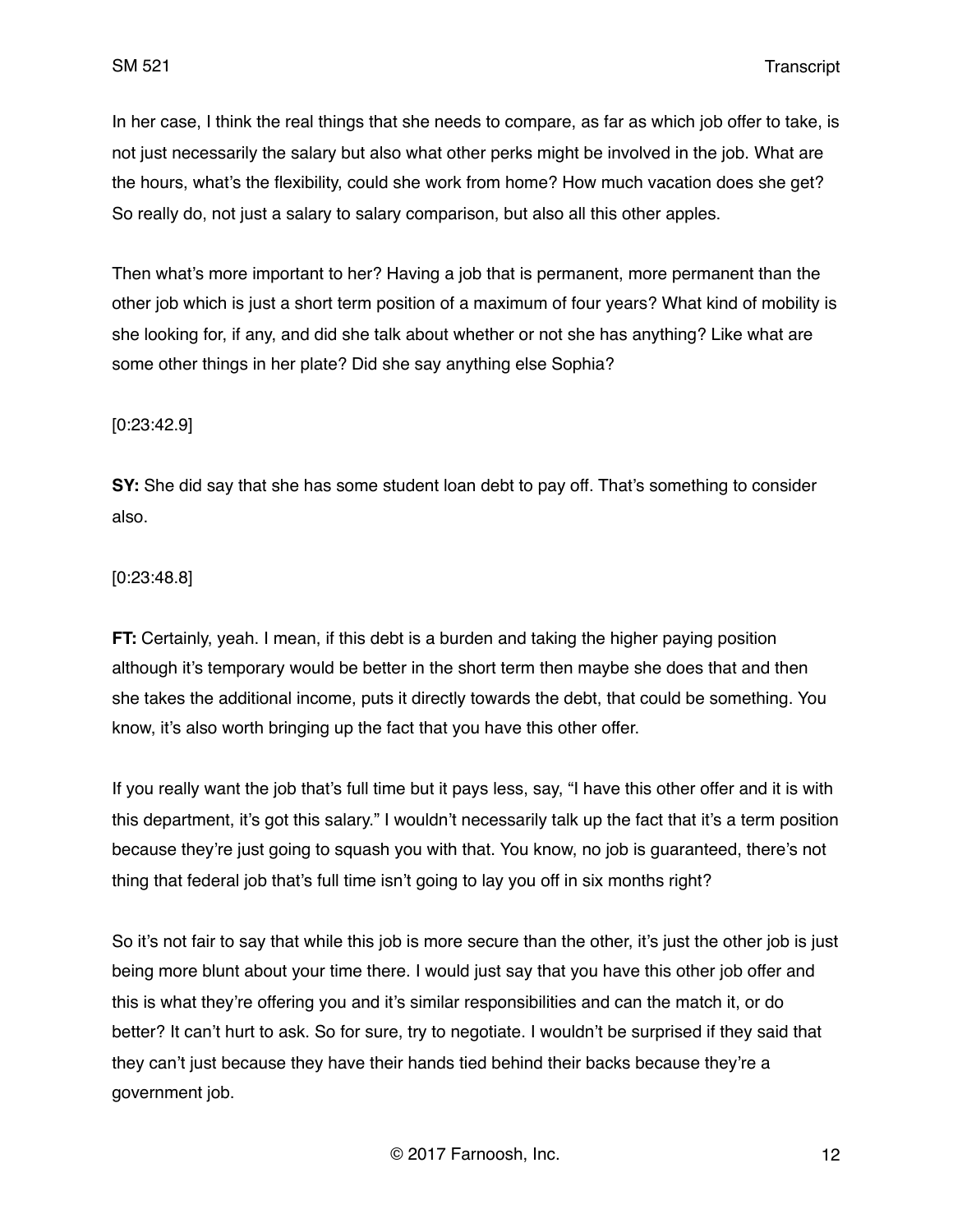SM 521 Transcript

But, again, if you're really not sure what to do, just compare all angles. When you think about where you want to be in the next few years, which job is going to get you there faster and hopefully that will help you narrow it down.

[0:25:18.4]

**SY:** Definitely and you don't want to leave any money on the table. So, like you said, I think it's worth at least asking because at that point then at least you know you've exhausted all possibilities and you won't wonder what if in the back of your mind had you not asked?

[0:25:33.9]

**FT:** This is the time to do it, you're totally right. This is like the time to really put all your cards out and lay all your cards out.

[0:25:43.1]

**SY:** Lay all your cards on the table, I think.

[0:25:46.5]

**FT:** Yeah, this is a time to really be clear about what you would like and the good news is, you've got two job offers. You have got two employers that want you and never feel that bringing up this topic of money or benefits negotiation is going to make you a lesser appealing candidate. They should be used to this by now.

It's only us on the asking side, we sometimes feel intimidated and sometimes maybe inappropriate asking. But believe me, I mean, as an employer, as someone who has negotiated a lot and someone who has just talked to a lot of people about this process, it is just business as usual.

[0:26:24.3]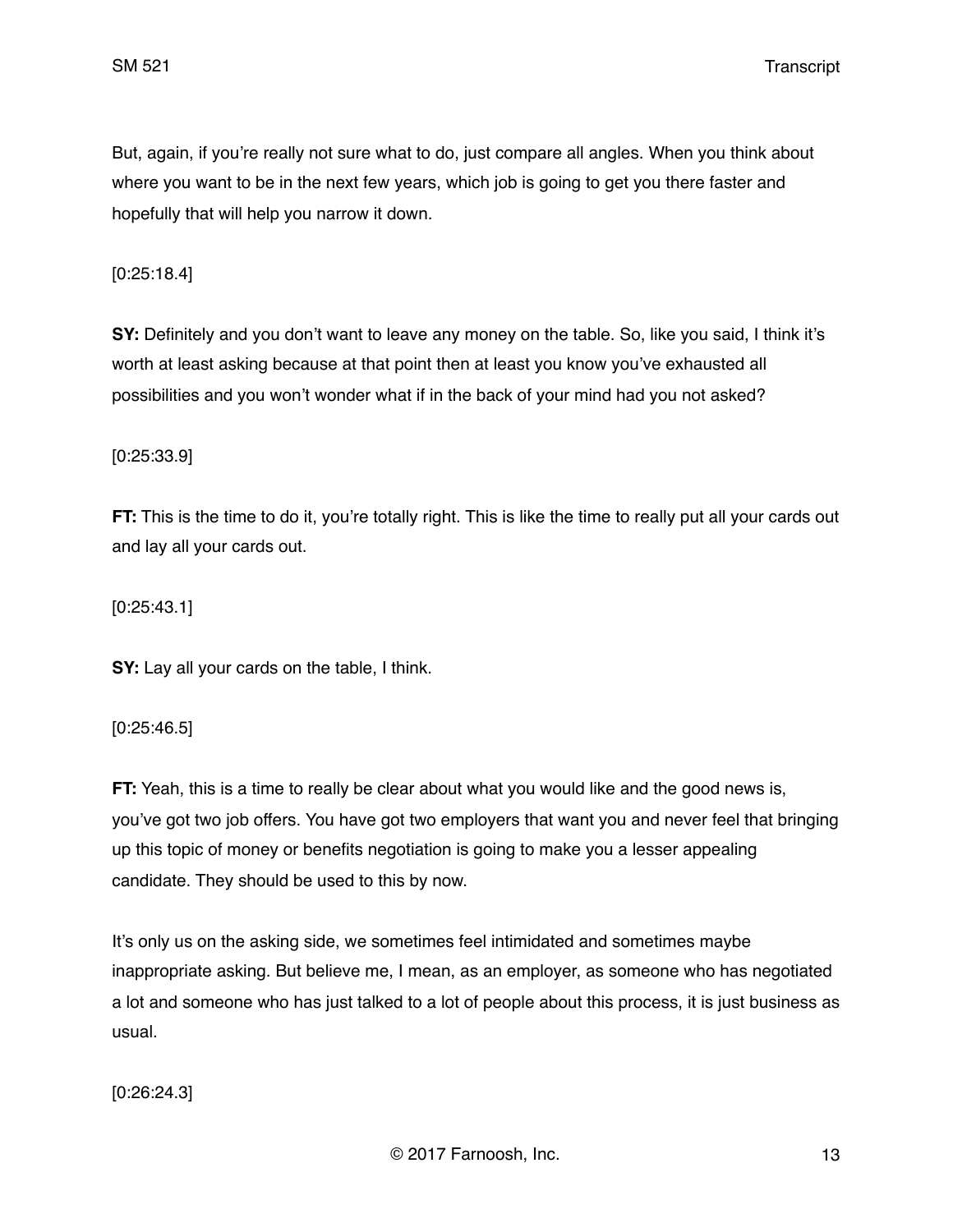**SY:** We're already at our last question.

[0:26:27.0]

**FT:** Already?

[0:26:27.6]

**SY:** Yeah, already and it's from Chris. He wants to start gifting his nephews and nieces some money and he wants to know how he should go about it. There are six kids in total and they're all under the age of six and he says, "I don't need to give them each the same thing consecutively but would like to start with the eldest on his or her sixth birthday, maybe like a sixth birthday gift money tradition?" And he'd love to know your thoughts.

# [0:26:54.6]

**FT:** That's cute Chris, I love this. I love that uncles and aunts and you know, relatives are looking to help out their family, their youngsters. I would say, Chris, the first thing to do if I were you is to have a conversation with your siblings, the parents, see what they think about this. Not to say that they need to give you necessarily like approval, but it helps to just also figure out what the priorities are in the family if there is like a lack for college savings, that might be an area that you could appropriate your money gift to.

Because you said this is something that you want them to have for long term, it's not unlike for buying bicycles and candy that that could be something very useful not just for the children but also for the entire family. So talking to the parents is the first step. I would also then engage maybe starting with your eldest, the six year old on her birth or a little bit before the birthday and say, "Hey, for your birthday, I'd like to start contributing some money towards your future and I want to engage you in this and I want you to be a part of this," and have her or him talk about what they would like to accomplish in the future.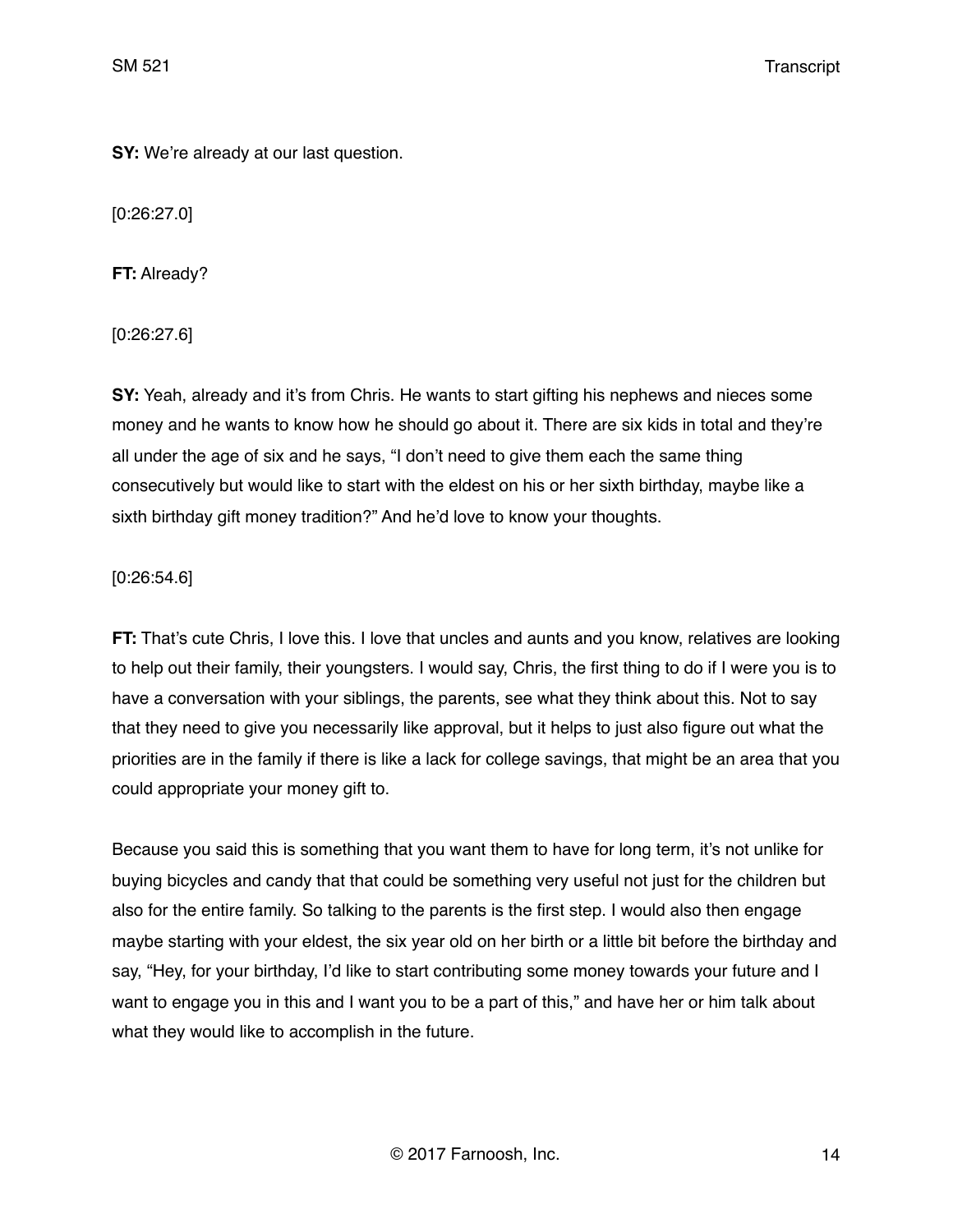Do they want to go to school, do they want to travel abroad, do they want to start their own business? Get them excited about it too so that they can attach meaning to this gift and it's not just money sitting in a bank account for them. I would do a direct transfer as well, somewhere where they can see the money grow. There are a few websites out there that parents and family can contribute to a goal for anyone and in this case it would be for your young nieces and nephews where then they can access the account as well and kind of watch the money grow.

I think it's important for the kids, again, to be involved and to really develop a sense of appreciation. Very pertaining to this question that you asked, we actually coincidentally have a guest on this Monday. So I would encourage you to tune in on Monday, I'm interviewing Tanya Van Court, she is the founder of a new website called Isow.com and it basically caters to young people and their parents their loved ones, people like you who want to gift young people money towards their goals.

The kids can then choose goals on this website in three categories, actually; saving towards their future, sharing that money, that savings with those who are less fortunate  $-$  so charities and nonprofits and people — and then spending wisely on things that matters, the third category. So back to what I was saying about engaging your nieces and nephews, this could be a great site for all of you to log on to and kind of pick out the goal and you can contribute directly to their goal on this website.

I think it could be a lot of fun. This site's growing, it's very new but it's getting a lot of buzz and it has about a thousand members. Listen to that episode with Tanya, she is phenomenal, the website is isow.com and I'm so excited and I'm so touched to hear that you're doing this for your nieces and nephews. I think that's really wonderful and happy New Year to you and your family.

Thank you so much, Sophia, for ushering us through all this questions, as usual.

[0:30:11.0]

**SY:** Of course.

[0:30:13.4]